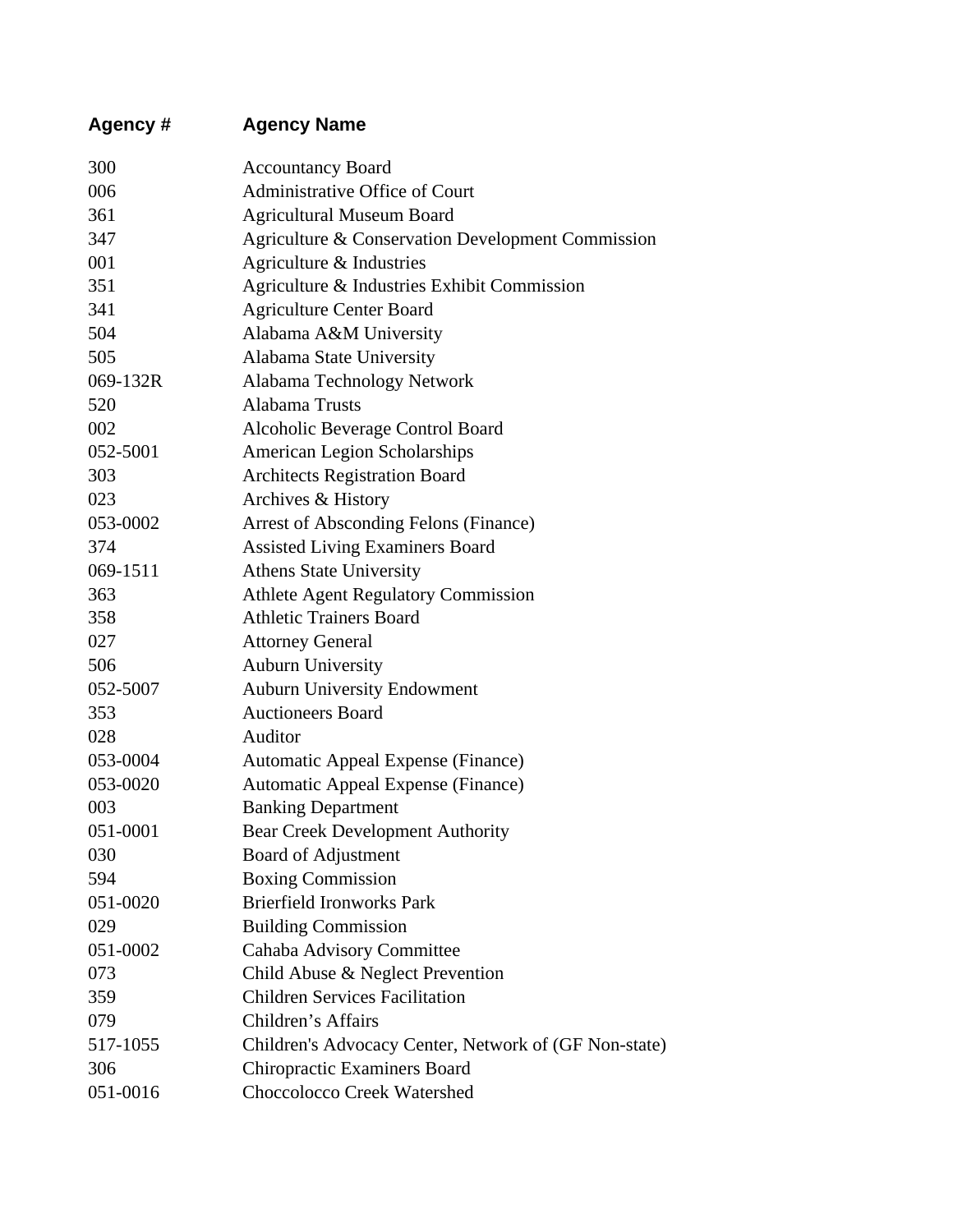| Agency # | <b>Agency Name</b>                                 |
|----------|----------------------------------------------------|
| 356      | Choctawhatchee-Pea-Yellow Rivers Watershed         |
| 051-0019 | Citizenship Trust                                  |
| 070      | Clerk of the House                                 |
| 053-0025 | CMIA (Finance)                                     |
| 517-1015 | Coalition Against Domestic Violence (GF Non-state) |
| 069-132M | College System, Alabama                            |
| 004      | <b>Conservation &amp; Natural Resources</b>        |
| 380      | <b>Construction Recruitment, Alabama</b>           |
| 324      | Contractors Licensure Board, General               |
| 005      | Corrections                                        |
| 308      | <b>Cosmetology Board</b>                           |
| 304      | Council on the Arts                                |
| 343      | <b>Counseling Examiners Board</b>                  |
| 053-0006 | <b>Court Assessed Costs Not Provided (Finance)</b> |
| 053-0007 | <b>Court Assessed Costs Not Provided (Finance)</b> |
| 053-0008 | Court Costs - Act 558, 1957 (Finance)              |
| 033      | <b>Court of Civil Appeals</b>                      |
| 034      | <b>Court of Criminal Appeals</b>                   |
| 378      | <b>Court Reporting Board</b>                       |
| 037      | <b>Credit Union Administration</b>                 |
| 074      | <b>Crime Victims Compensation Commission</b>       |
| 025      | Criminal Justice Info Center                       |
| 054      | Debt Service & Reserve                             |
| 052-5005 | Dental Scholarships                                |
| 007      | Development Office                                 |
| 350      | Dietetics/Nutrition Exam Board                     |
| 056      | <b>District Attorneys</b>                          |
| 372      | <b>Drycleaning Environmental Advisory Board</b>    |
| 066      | Economic & Community Affairs, Department of        |
| 008      | Education                                          |
| 301      | <b>Educational Television Commission</b>           |
| 053-0009 | Election Expenses (Finance)                        |
| 348      | <b>Electrical Contractors Board</b>                |
| 366      | <b>Electronic Security Board</b>                   |
| 053-0010 | Emergency Fund, Departmental (Finance)             |
| 031      | <b>Emergency Management Agency</b>                 |
| 059      | <b>Environmental Management</b>                    |
| 053-0027 | Estate of Robert E. Doyle (Finance)                |
| 312      | <b>Ethics Commission</b>                           |
| 026      | <b>Examiners of Public Accounts</b>                |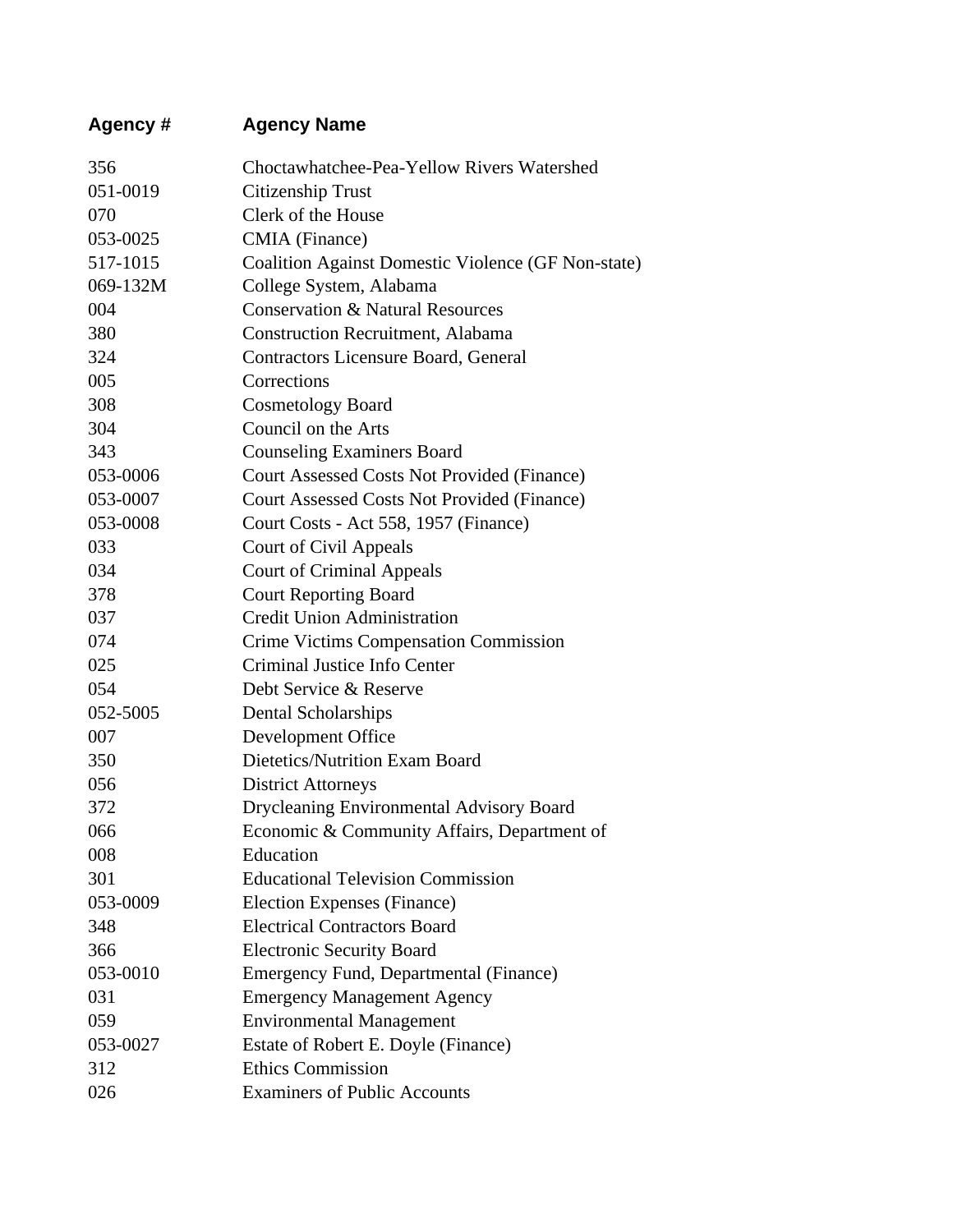| Agency # | <b>Agency Name</b>                                               |
|----------|------------------------------------------------------------------|
| 095      | <b>Executive Commission on Community Service Grants</b>          |
| 313      | <b>Farmers' Market Authority</b>                                 |
| 053-0011 | Feeding of Prisoners (Finance)                                   |
| 010      | Finance                                                          |
| 057      | Finance-Special Funds                                            |
| 052-5011 | Fine Arts, School of                                             |
| 048      | <b>Forensic Sciences</b>                                         |
| 315      | <b>Foresters Registration Board</b>                              |
| 009      | <b>Forestry Commission</b>                                       |
| 529      | Forever Wild Land Trust                                          |
| 316      | <b>Funeral Services Board</b>                                    |
| 035      | Geological Survey                                                |
| 036      | Governor                                                         |
| 077      | Governor's Office on Disability                                  |
| 055      | Governor's Office on Faith Based & Community Service Initiatives |
| 053-0019 | Governor's Widow Retirement (Finance)                            |
| 052-5009 | <b>Grove Hill Endowment</b>                                      |
| 064      | Health Planning & Development                                    |
| 360      | Hearing Instrument Dealers Board                                 |
| 345      | Heating, Air Conditioning, and Refrigeration Contractors Board   |
| 319      | Higher Education, Commission on                                  |
| 051-0005 | <b>Historic Blakeley Authority</b>                               |
| 051-0006 | Historic Chattahoochee Commission                                |
| 051-0012 | <b>Historic Ironworks Commission</b>                             |
| 320      | <b>Historical Commission</b>                                     |
| 357      | Home Builders Licensure Board                                    |
| 373      | Home Medical Equipment Service Provider Board                    |
| 375      | <b>Homeland Security Office</b>                                  |
| 016      | <b>Human Resources</b>                                           |
| 075      | <b>Indian Affairs Commission</b>                                 |
| 069-1231 | <b>Industrial Development Training</b>                           |
| 013      | <b>Industrial Relations</b>                                      |
| 514      | Institute for Deaf & Blind                                       |
| 038      | Insurance                                                        |
| 318      | <b>Interior Designers Registration Board</b>                     |
| 370      | Interpreters & Transliterators                                   |
| 508      | Jacksonville State University                                    |
| 067      | <b>Judicial Inquiry Commission</b>                               |
| 519-1001 | Judicial Retirement (GF Fringe Benefit Accounts)                 |
| 517-1058 | Kidney Foundation, Inc. (GF Non-state)                           |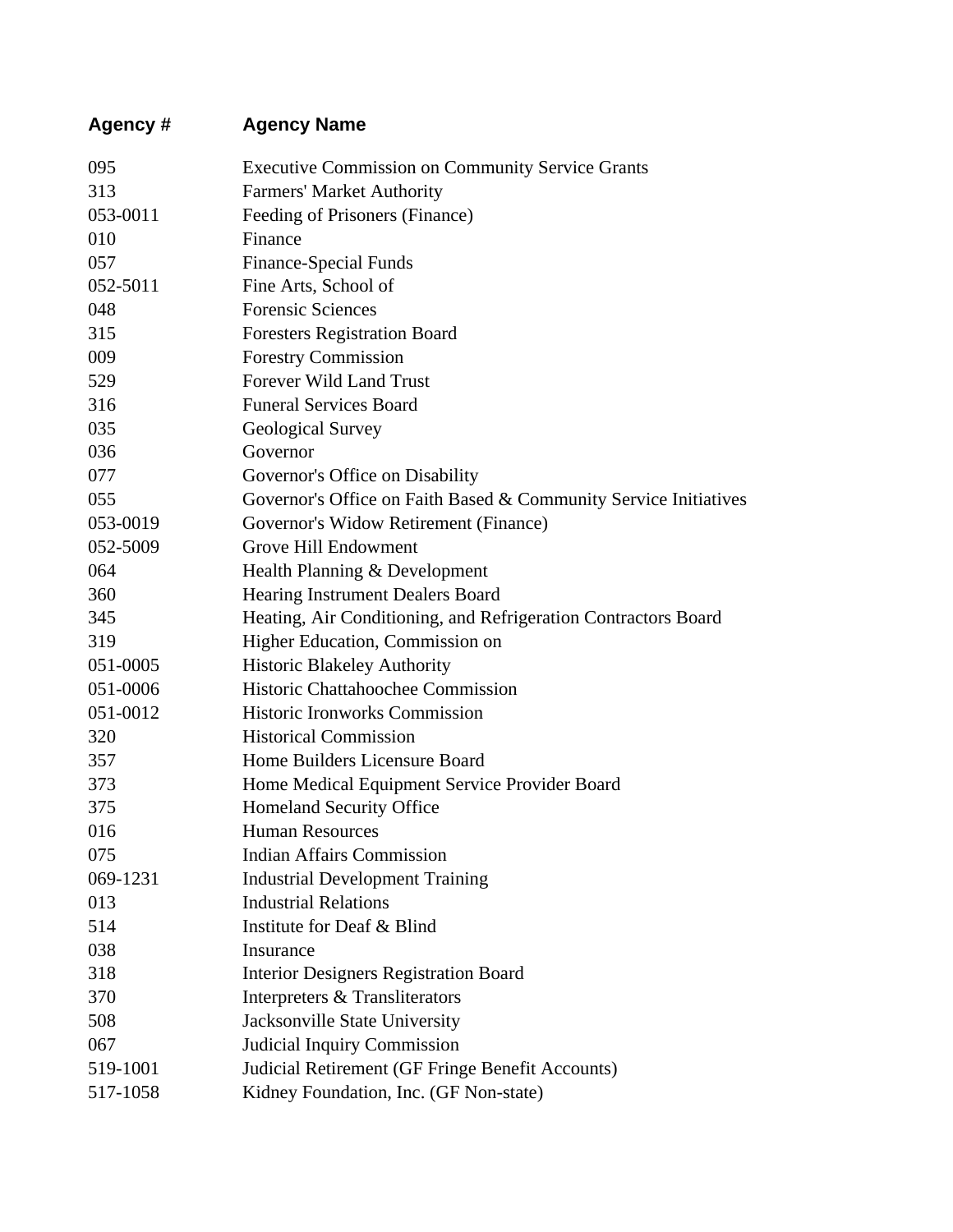| Agency # | <b>Agency Name</b>                          |
|----------|---------------------------------------------|
| 096      | Knight V. Alabama Financial Obligations     |
| 039      | Labor                                       |
| 322      | Landscape Architect Examiners Board         |
| 053-0014 | Law Enforcement Legal Defense (Finance)     |
| 302      | Law Institute, Alabama                      |
| 528      | Legislative Council                         |
| 040      | Legislative Fiscal Office                   |
| 041      | Legislative Reference Service               |
| 022      | Legislature (Senate & House)                |
| 323      | Liquefied Petroleum Gas Board               |
| 080      | Lt. Governor                                |
| 518-2014 | Lyman Ward Military Academy (ETF Non-State) |
| 063      | <b>Manufactured Housing Commission</b>      |
| 052-5004 | <b>Marine Environmental</b>                 |
| 069-132P | <b>Marion Military Institute</b>            |
| 367      | Marriage & Family Therapy Board             |
| 365      | <b>Massage Therapy Board</b>                |
| 092      | Math & Science, High School of              |
| 062      | <b>Medicaid Agency</b>                      |
| 559      | Medical Scholarships Awards Board           |
| 051-0021 | Men's Hall of Fame                          |
| 061      | <b>Mental Health</b>                        |
| 015      | Military                                    |
| 051-0007 | Motor Sports Hall of Fame                   |
| 051-0008 | Music Hall of Fame                          |
| 325      | <b>Nursing Board</b>                        |
| 326      | Nursing Home Administration Exam Board      |
| 354      | <b>Occupational Therapy Board</b>           |
| 032      | Oil & Gas Board                             |
| 371      | <b>Onsite Wastewater Board</b>              |
| 052-5010 | <b>Optometric Scholarships</b>              |
| 043      | Pardons & Paroles                           |
| 328      | Peace Officers Annuity & Benefit            |
| 335      | Peace Officers Standards & Training         |
| 044      | Personnel                                   |
| 329      | <b>Physical Fitness Commission</b>          |
| 340      | <b>Physical Therapy Board</b>               |
| 309      | Plumbers & Gas Fitters Exam Board           |
| 558      | Podiatry Board                              |
| 344      | Polygraph Examiners                         |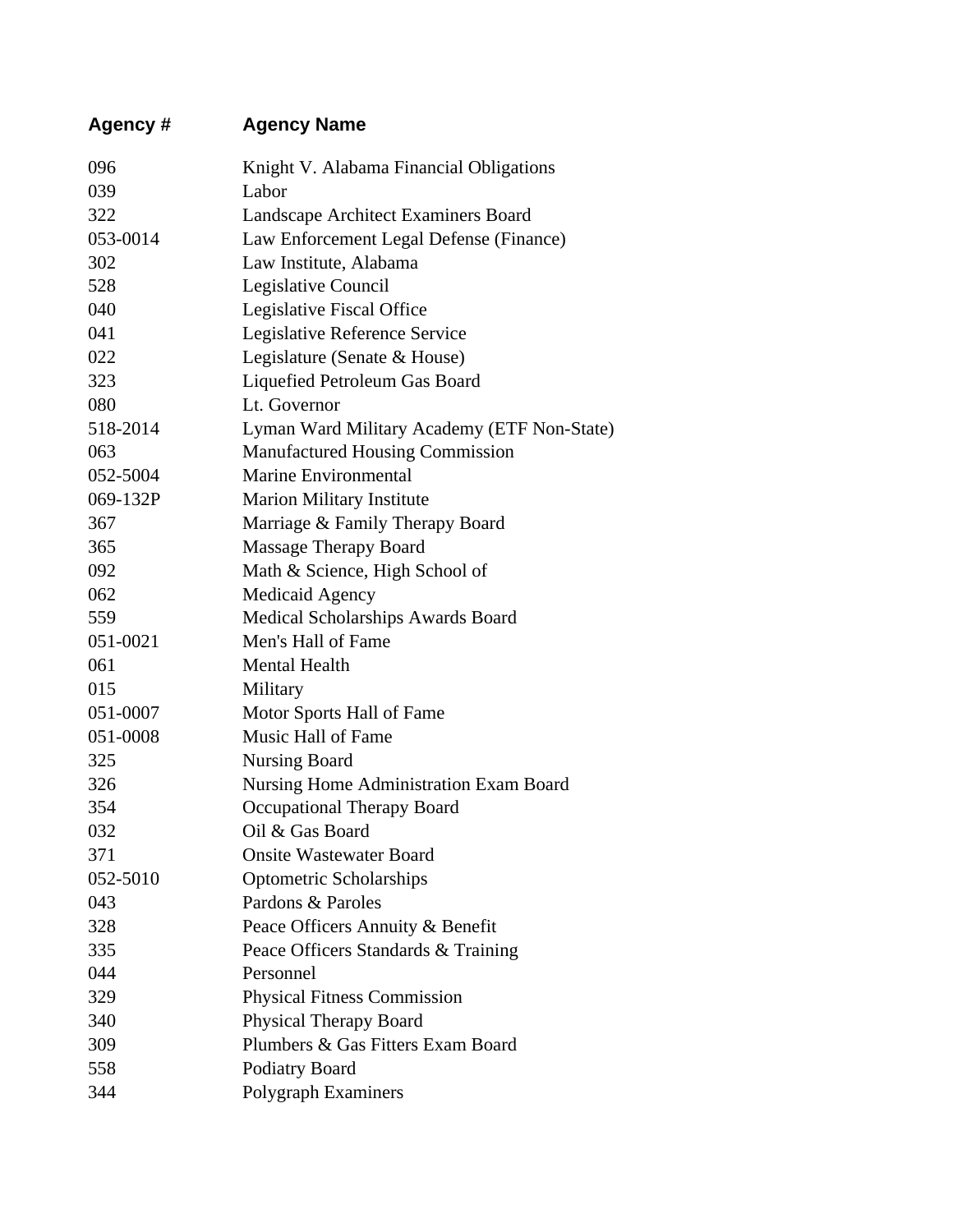| Agency # | <b>Agency Name</b>                                        |
|----------|-----------------------------------------------------------|
| 083      | Port Authority, State                                     |
| 069      | Postsecondary Education                                   |
| 099      | <b>President Pro Tempore Senate</b>                       |
| 311      | Professional Engineers Registration Board                 |
| 364      | Professional Geologists Licensure Board                   |
| 330      | Prosecution Services, Office of                           |
| 589      | Prosthetists & Orthotists Board                           |
| 331      | <b>Psychology Examiners Board</b>                         |
| 346      | Public Education Employee Health Insurance Board (PEEHIB) |
| 011      | <b>Public Health</b>                                      |
| 045      | <b>Public Library Services</b>                            |
| 355      | <b>Public Livestock Market Board</b>                      |
| 017      | <b>Public Safety</b>                                      |
| 018      | <b>Public Service Commission</b>                          |
| 526      | Real Estate Appraisers Board                              |
| 333      | <b>Real Estate Commission</b>                             |
| 053-0017 | <b>Registration of Voters (Finance)</b>                   |
| 087      | <b>Rehabilitation Services</b>                            |
| 053-0018 | Removal of Prisoners (Finance)                            |
| 377      | <b>Respiratory Therapy Board</b>                          |
| 020      | <b>Retirement Systems</b>                                 |
| 019      | Revenue                                                   |
| 046      | Secretary of State                                        |
| 336      | <b>Securities Commission</b>                              |
| 379      | <b>Security Regulatory Board</b>                          |
| 060      | <b>Senior Services</b>                                    |
| 098      | <b>Sickle Cell Oversight Commission</b>                   |
| 317      | <b>Social Work Examiners Board</b>                        |
| 338      | Soil & Water Conservation Commission                      |
| 052-5002 | <b>Space Science Exhibit Commission</b>                   |
| 097      | Speaker of the House, Office of                           |
| 307      | Speech Pathology & Audio Exam Board                       |
| 051-0399 | Sports Hall of Fame                                       |
| 051-0018 | <b>St. Stephens Historical Commission</b>                 |
| 305      | <b>State Bar Association</b>                              |
| 310      | <b>State Employees Insurance Board (SEIB)</b>             |
| 081      | <b>State Industrial Development Authority</b>             |
| 376      | <b>Storage Tank Trust Fund Management</b>                 |
| 091      | <b>Supercomputer Authority</b>                            |
| 047      | <b>Supreme Court</b>                                      |